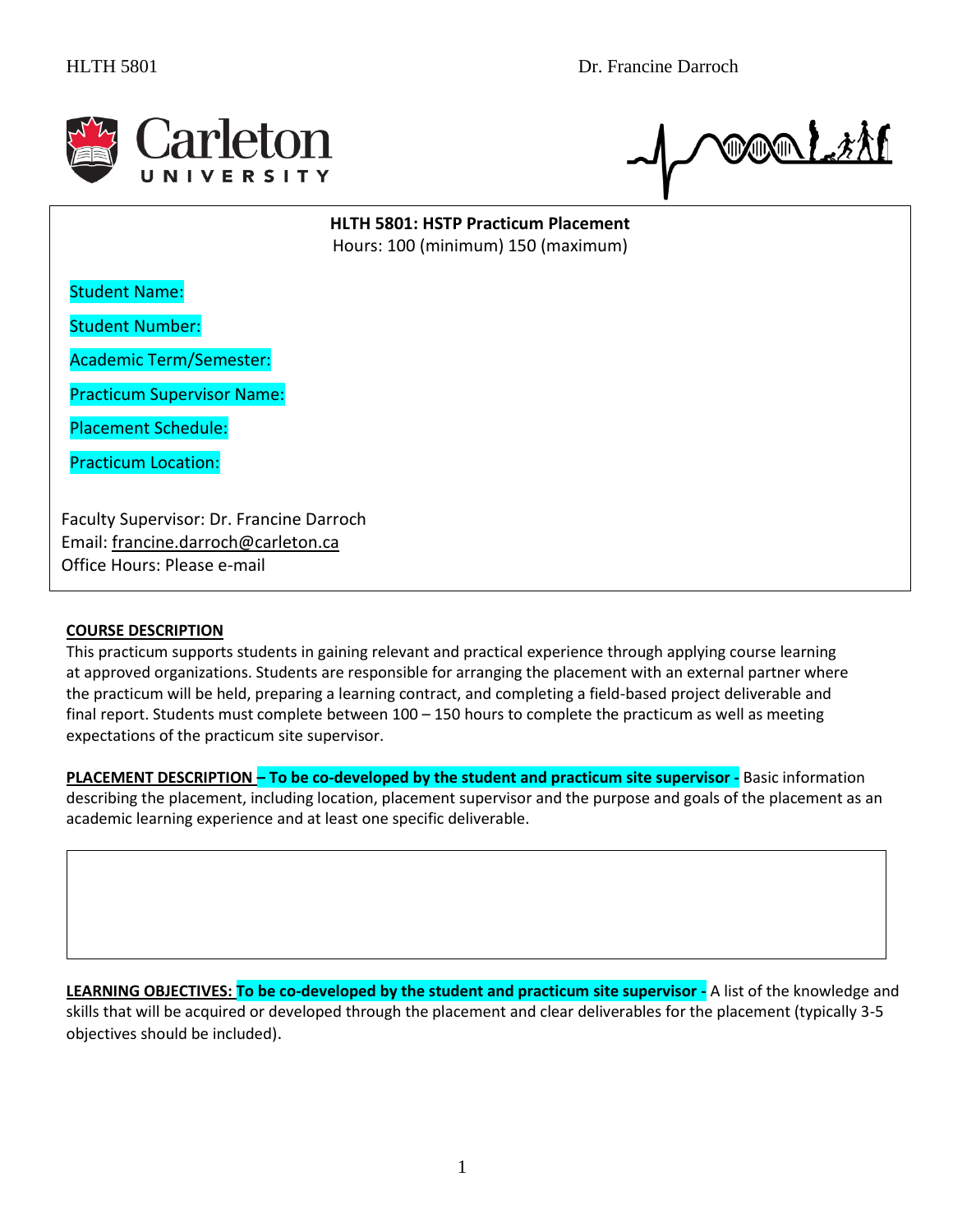# **PROJECT DELIVERABLE DESCRIPTION: To be co-developed by the student and practicum site supervisor – A brief description of the anticipated deliverable**

# **Student is responsible for completing all relevant forms and receiving approvals including the following:**

- Copy of signed syllabus, placement schedule and supervisor contact information (provided to Dr. Darroch).
- If relevant, "unpaid placements letter to placement employers" and "unpaid placements student declaration of understanding and agreement" forms
- Completed Affiliation Agreement (if required by the host site)

### **LEARNING OUTCOMES**

### **By the end of this course, successful students will have demonstrated their ability to:**

- Incorporate training from HSTP course work into practicum placement
- Influence how students effectively connect their scientific knowledge with real societal issues

### **EVALUATION**

| <b>Evaluation Methods</b>                                          | Grading                         | <b>Brief Description/Deadlines</b>                                                | Due Date                                                                            |
|--------------------------------------------------------------------|---------------------------------|-----------------------------------------------------------------------------------|-------------------------------------------------------------------------------------|
| Completion of agreed upon<br>field-based project<br>deliverable(s) | <b>Standard Letter</b><br>Grade | Students will be assessed by the site<br>supervisor on the project deliverable(s) | Final week of practicum<br>placement (upon<br>completion of a<br>minimum 100 hours) |
| Final Report on Practicum<br><b>Placement Experience</b>           | <b>Standard Letter</b><br>Grade | Students will write a brief report on the<br>placement experience                 | Within one week of<br>practicum completion                                          |

### **Evaluation Details**

Placement site supervisors will determine if the completed work is satisfactory and meets the pre-established project deliverable(s). A brief final report on the internship experience and final outcomes will be assessed by Dr. Darroch. Student will be given a standard letter grade once all deliverables have been met.

### **Code of Conduct during Placement**

Students are expected to conduct themselves in a professional and respectful manner, including maintaining confidentiality and privacy. Students must take the initiative to review host organization policies and practices and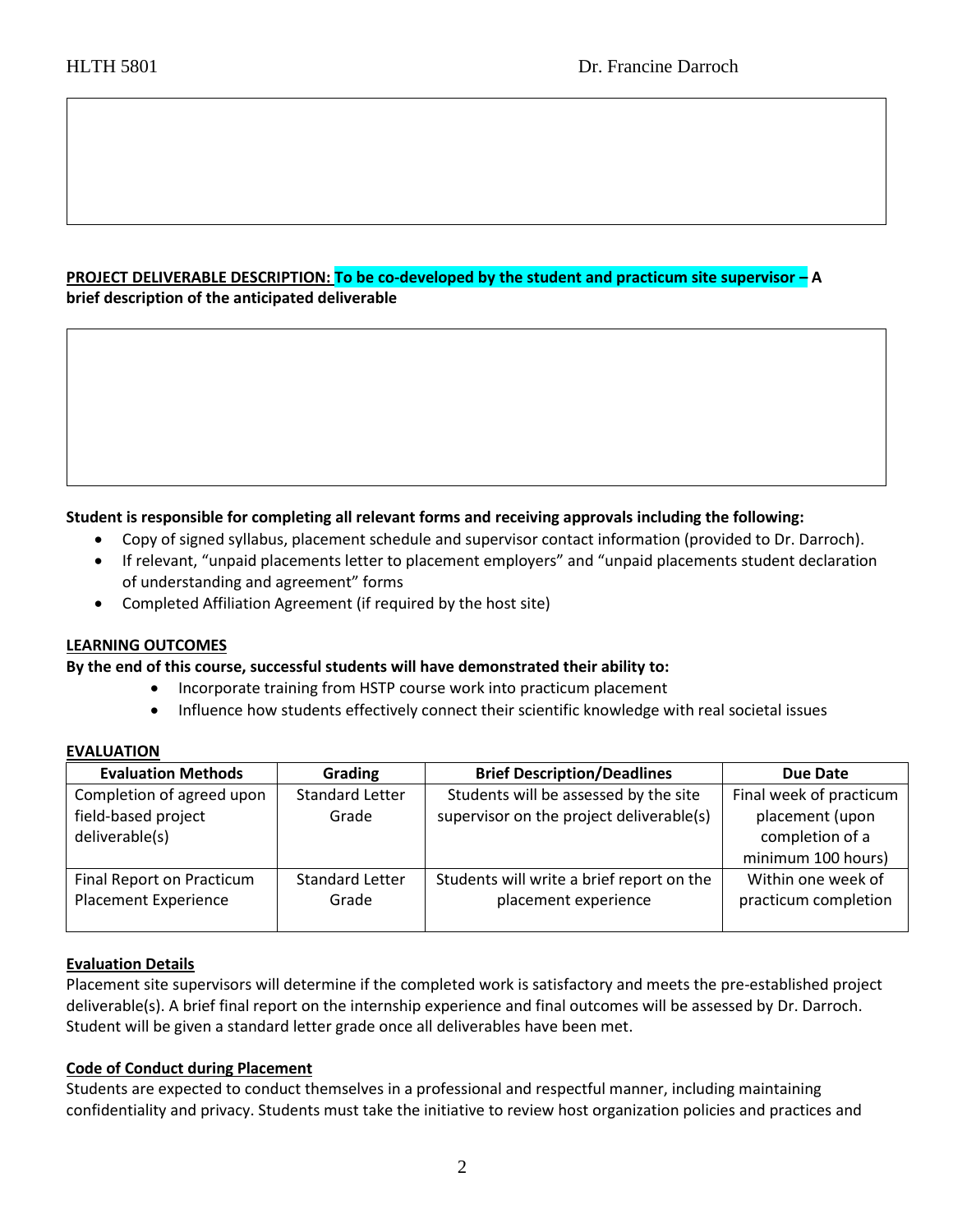adhere by these. The Field Placement Site reserves the right to terminate the placement if the student violates organizational policies or rules.

The Field Placement Site have the exclusive right to terminate a Student's participation in the practicum at the Site, and where feasible, conduct such termination following consultation with the HSTP Coordinator if a Student's performance and/or behavior is unacceptable or in violation of the Site's or Carleton University policies and procedures. It is understood that, in such circumstances, the Faculty Advisor will consult with the Chair of the Health Sciences Program and/or the Dean of the Faculty of Science at Carleton.

## **Additional Resources if you are required to complete reports for your placement**

- 1) Carleton University Writing Services[: https://carleton.ca/csas/writing-services/](https://carleton.ca/csas/writing-services/)
- 2) Carleton University Citing your Sources:<https://library.carleton.ca/help/citing-your-sources>
- 3) Carleton University Citation Management:<https://library.carleton.ca/help/citation-management>
- 4) Notes on Referencing[: https://www.waikato.ac.nz/library/study/referencing/styles/harvard-science](https://www.waikato.ac.nz/library/study/referencing/styles/harvard-science)

### **University Policies**

Student Academic Integrity Policy Every student should be familiar with the Carleton University student academic integrity policy. A student found in violation of academic integrity standards may be awarded penalties ranging from a reprimand to receiving a grade of F in the course or even being expelled from the program or University. Some examples of offences are: plagiarism and unauthorized co-operation or collaboration. Information on this policy may be found in the Undergraduate Calendar.

### **Plagiarism**

As described in Carleton University's Academic Integrity Policy, plagiarism is "presenting, whether intentionally or not, the ideas, expression of ideas, or work of others as one's own". Plagiarism may include:

- reproducing or paraphrasing portions of someone else's published or unpublished material, regardless of the source, and presenting these as one's own without proper citation or reference to the original source;
- submitting a take-home examination, essay, laboratory report or other assignment written, in whole or in part, by someone else;
- using ideas or direct, verbatim quotations, or paraphrased material, concepts, or ideas without appropriate acknowledgment in any academic assignment;
- using another's data or research findings;
- failing to acknowledge sources through the use of proper citations when using another's works and/or failing to use quotation marks;
- handing in "substantially the same piece of work for academic credit more than once without prior written permission of the course instructor in which the submission occurs."

Plagiarism is a serious offence and cannot be resolved directly with the course's instructor. The Associate Deans of the Faculty conduct a rigorous investigation, including an interview with the student, when an instructor suspects a piece of work has been plagiarized. Penalties are not trivial. They range from a mark of zero for the plagiarized work to a final grade of "F" for the course, and even suspension from all studies or expulsion from the University. <https://carleton.ca/secretariat/wp-content/uploads/Academic-Integrity-Policy.pdf>

# **Unauthorized Co-operation or Collaboration**

Senate policy states that "to ensure fairness and equity in assessment of term work, students shall not co- operate or collaborate in the completion of an academic assignment, in whole or in part, when the instructor has indicated that the assignment is to be completed on an individual basis". Please refer to the instructor if you have any questions concerning this issue. Submitted assignments, exams and other deliverables will be checked for originality (against, but not limited to, published and online materials, and peer submissions). Academic offences will be reported and may result in failure in the course. You must submit a completed Authorship and Integrity Form with your deliverable.